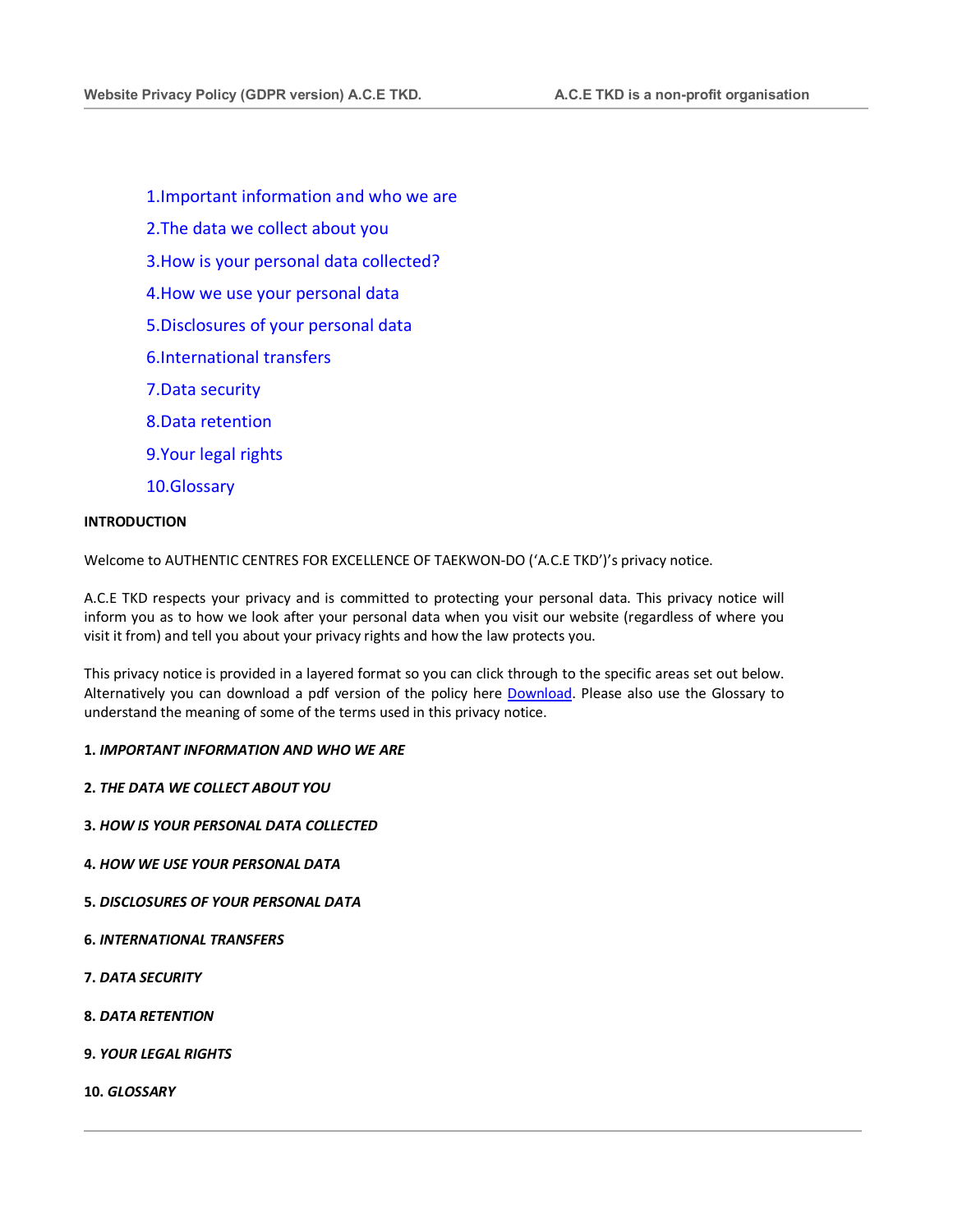### **1. IMPORTANT INFORMATION AND WHO WE ARE**

### **PURPOSE OF THIS PRIVACY NOTICE**

This privacy notice aims to give you information on how A.C.E TKD collects and processes your personal data through your use of this website, including any data you may provide through this website when you sign up students, purchase a product or service or forward data for seminars, gradings and so on.

It is important that you read this privacy notice together with any other privacy notice or fair processing notice we may provide on specific occasions when we are collecting or processing personal data about you so that you are fully aware of how and why we are using your data. This privacy notice supplements the other notices and is not intended to override them.

#### **CONTROLLER**

Authentic Centres for Excellence of Taekwon-Do is the controller and responsible for your personal data (collectively referred to as A.C.E TKD, "we", "us" or "our" in this privacy notice).

If you have any questions about this privacy notice, including any requests to exercise *your legal rights*, please contact Grand Master Paul Cutler using the details set out below.

# **CONTACT DETAILS**

Our full details are:

Full name of legal entity: Authentic Centres for Excellence of Taekwon-Do (A.C.E TKD)

Name or title of privacy manager: Paul Cutler

Email address: gmpc@ace-taekwondo.org.uk

Postal address: 14 Cairnmore Drive, Lisburn, Co Antrim, BT28 2DP

Telephone number: +44 7828197327

You have the right to make a complaint at any time to the Information Commissioner's Office (ICO), the UK supervisory authority for data protection issues (*www.ico.org.uk*). We would, however, appreciate the chance to deal with your concerns before you approach the ICO so please contact us in the first instance.

### **CHANGES TO THE PRIVACY NOTICE AND YOUR DUTY TO INFORM US OF CHANGES**

This version was last updated on 22 May 2018.

The data protection law in the UK will change on 25 May 2018. Although this privacy notice sets out most of your rights under the new laws, we may not yet be able to respond to some of your requests (for example, a request for the transfer of your personal data) until May 2018 as we are still working towards getting our systems ready for some of these changes.

It is important that the personal data we hold about you is accurate and current. Please keep us informed if your personal data changes during your relationship with us.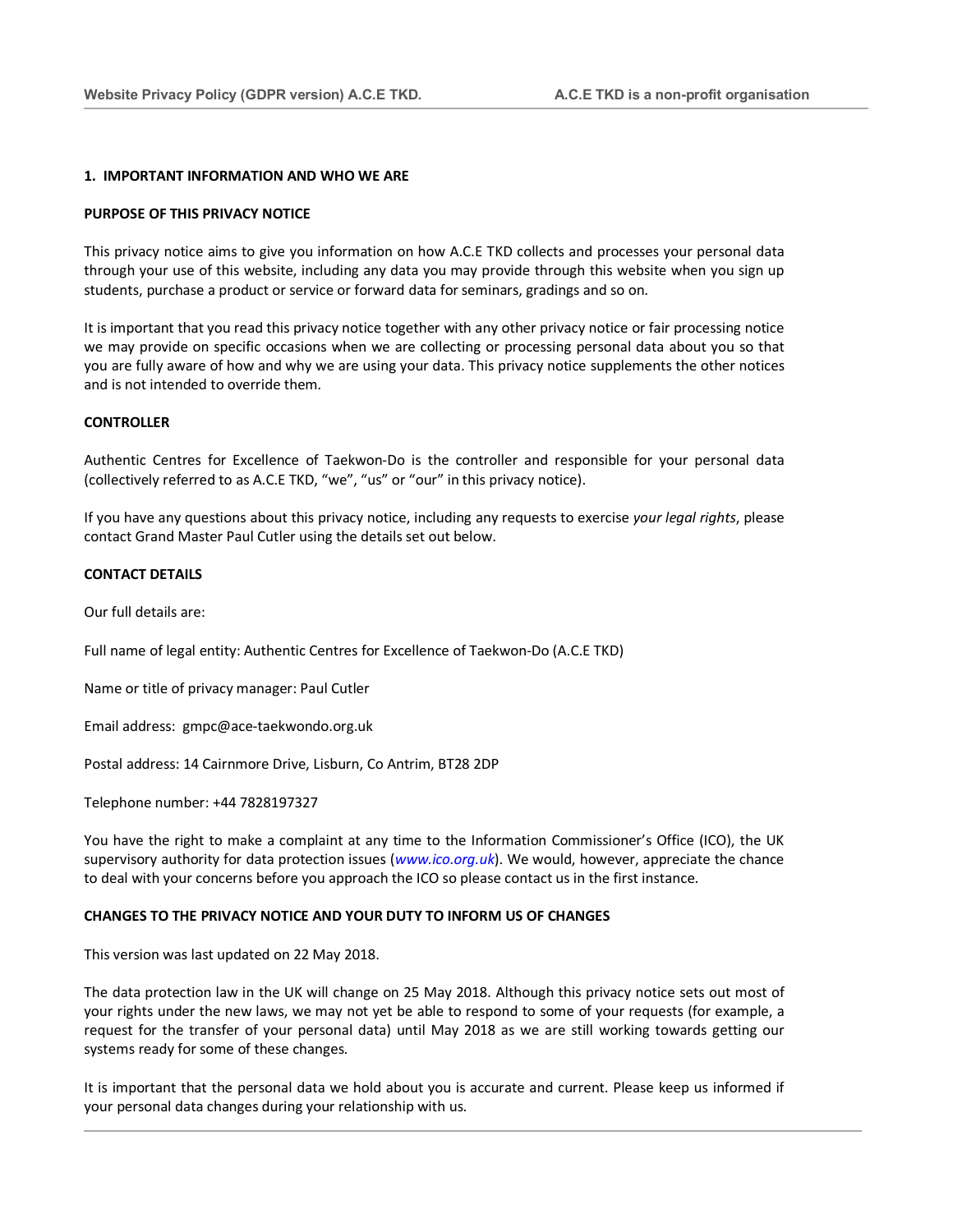### **THIRD-PARTY LINKS**

This website may include links to third-party websites, plug-ins and applications. Clicking on those links or enabling those connections may allow third parties to collect or share data about you. We do not control these third-party websites and are not responsible for their privacy statements. When you leave our website, we encourage you to read the privacy notice of every website you visit.

## **2. THE DATA WE COLLECT ABOUT YOU**

Personal data, or personal information, means any information about an individual from which that person can be identified. It does not include data where the identity has been removed (anonymous data).

We may collect, use, store and transfer different kinds of personal data about you which we have grouped together as follows:

- **Identity Data** includes first name, maiden name, last name, username or similar identifier, marital status, title, date of birth and gender.
- **Contact Data** includes billing address, delivery address, email address and telephone numbers.
- **Financial Data** includes bank account and payment card details.
- **Transaction Data** includes details about payments to and from you and other details of products and services you have purchased from us.
- **Technical Data** includes [internet protocol (IP) address, your login data, browser type and version, time zone setting and location, browser plug-in types and versions, operating system and platform and other technology on the devices you use to access this website].
- **Profile Data** includes your username and password, purchases or orders made by you, your interests, preferences, feed-back and survey responses.
- **Usage Data** includes information about how you use our website, products and services.
- **Marketing and Communications Data** includes your preferences in receiving marketing from us and our third parties and your communication preferences.

We also collect, use and share **Aggregated Data** such as statistical or demographic data for any purpose. Aggregated Data may be derived from your personal data but is not considered personal data in law as this data does **not** directly or indirectly reveal your identity. For example, we may aggregate your Usage Data to calculate the percentage of users accessing a specific website feature. However, if we combine or connect Aggregated Data with your personal data so that it can directly or indirectly identify you, we treat the combined data as personal data which will be used in accordance with this privacy notice.

We do not collect any **Special Categories of Personal Data** about you (this includes details about your race or ethnicity, religious or philosophical beliefs, sex life, sexual orientation, political opinions, trade union membership, information about your health and genetic and biometric data). Nor do we collect any information about criminal convictions and offences.

# **IF YOU FAIL TO PROVIDE PERSONAL DATA**

Where we need to collect personal data by law, or under the terms of a contract we have with you and you fail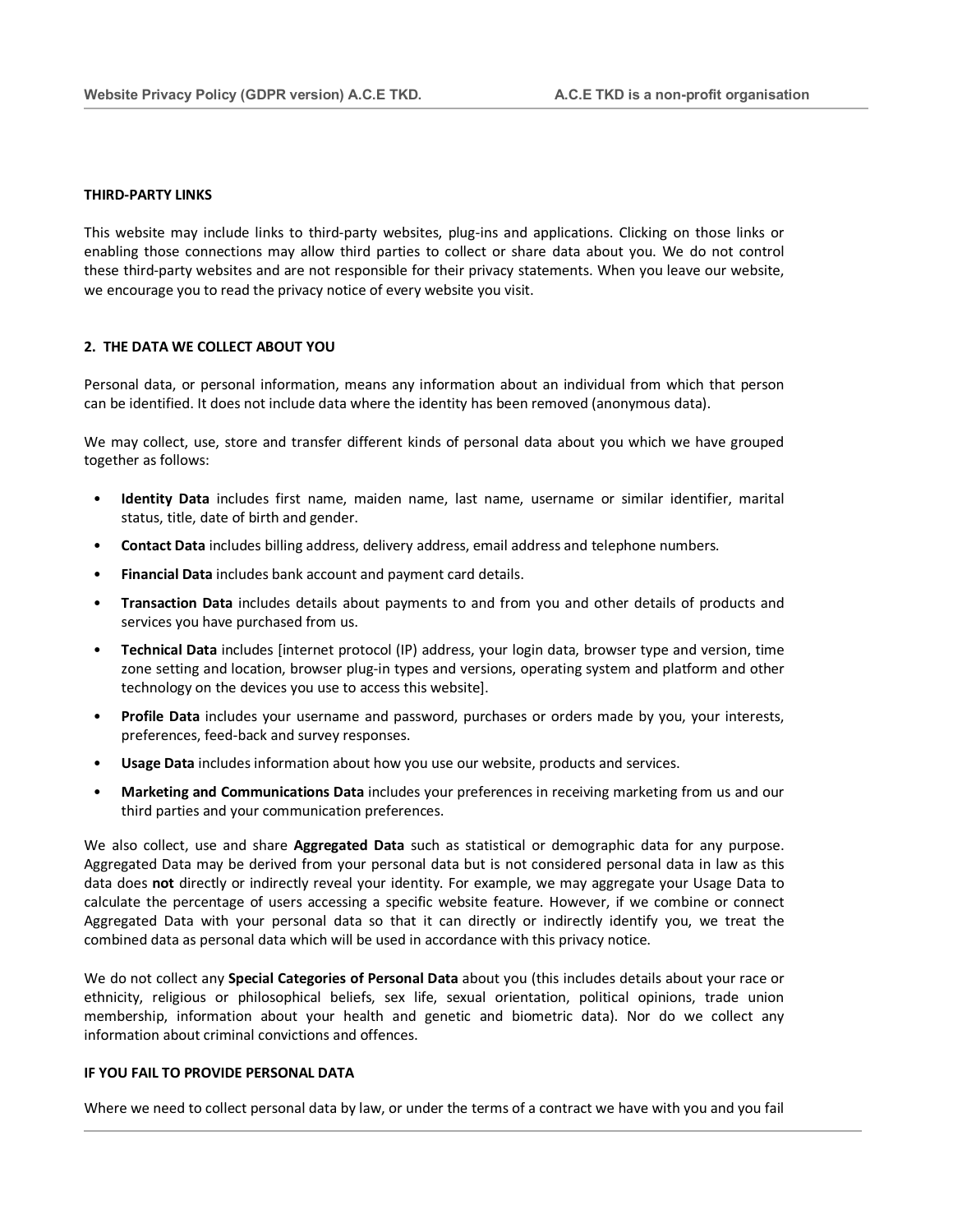to provide that data when requested, we may not be able to perform the contract we have or are trying to enter into with you (for example, to provide you with goods or services). In this case, we may have to cancel a product or service you have with us but we will notify you if this is the case at the time.

### **3. HOW IS YOUR PERSONAL DATA COLLECTED?**

We use different methods to collect data from and about you including through:

- **Direct interactions.** You may give us your Identity, Contact and Financial Data by filling in forms or by corresponding with us by post, phone, e-mail or otherwise. This includes personal data you provide when you:
	- provide us with information for membership and insurance purposes;
	- apply for our products or services;
	- subscribe to our service or publications;
	- request marketing to be sent to you;
	- enter a competition, promotion or survey; or
	- give us some feedback.

## **4. HOW WE USE YOUR PERSONAL DATA**

We will only use your personal data when the law allows us to. Most commonly, we will use your personal data in the following circumstances:

- Where we need to perform the contract we are about to enter into or have entered into with you.
- Where it is necessary for our legitimate interests (or those of a third party) and your interests and fundamental rights do not override those interests.
- Where we need to comply with a legal or regulatory obligation.

Where we rely on consent as a legal basis for processing your personal data, you have the right to withdraw consent to marketing at any time by *Contacting us*.

## **PURPOSES FOR WHICH WE WILL USE YOUR PERSONAL DATA**

We have set out below, in a table format, a description of all the ways we plan to use your personal data, and which of the legal bases we rely on to do so. We have also identified what our legitimate interests are where appropriate.

Note that we may process your personal data for more than one lawful ground depending on the specific purpose for which we are using your data. Please *Contact us* if you need details about the specific legal ground we are relying on to process your personal data where more than one ground has been set out in the table below: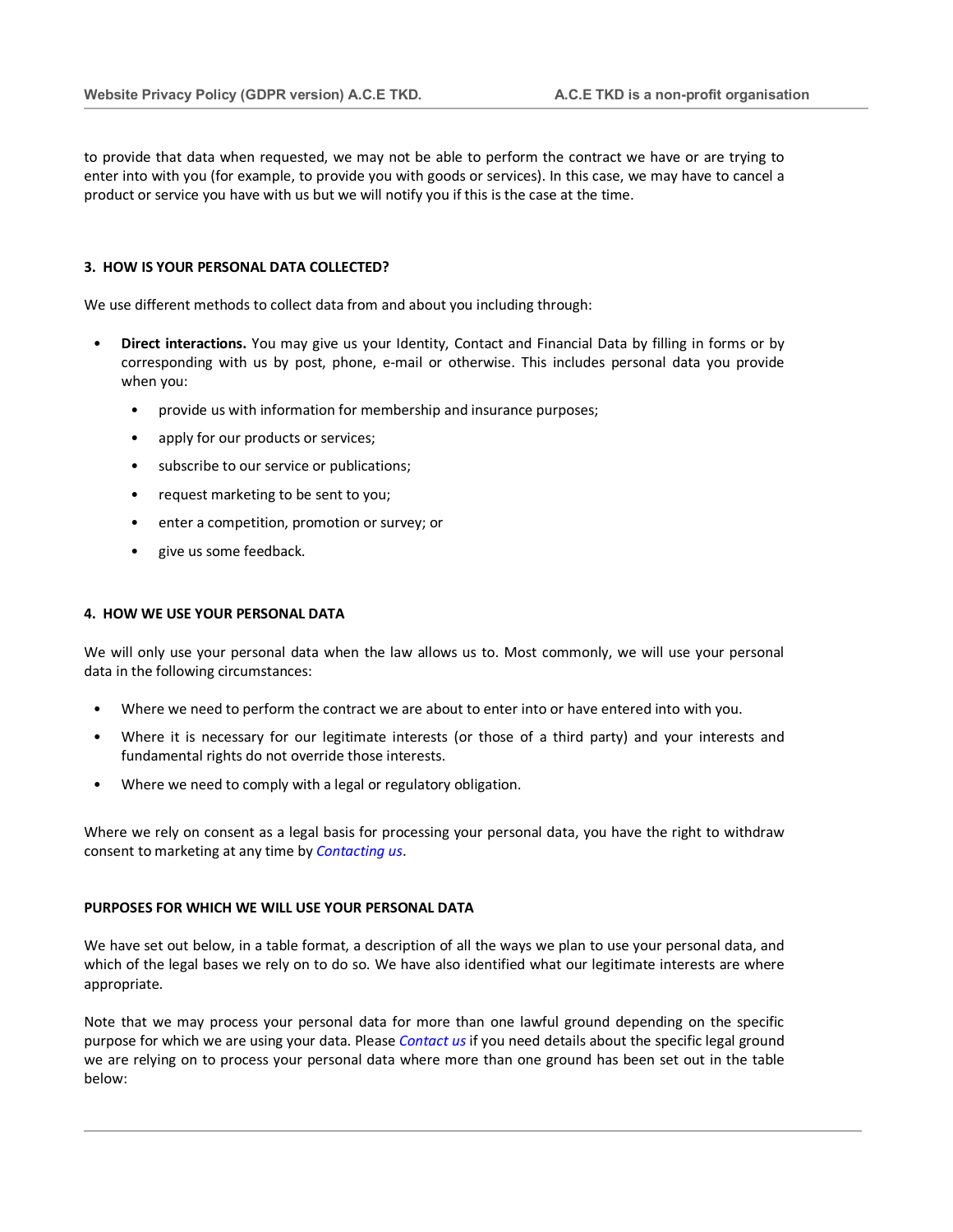| <b>Purpose/Activity</b>                                                                                                                             | <b>Type of data</b>                                                                                    | Lawful basis for processing including basis<br>of legitimate interest                                                                                                              |
|-----------------------------------------------------------------------------------------------------------------------------------------------------|--------------------------------------------------------------------------------------------------------|------------------------------------------------------------------------------------------------------------------------------------------------------------------------------------|
| To register you and your students<br>as new members of A.C.E TKD to<br>obtain the benefits of that<br>membership and also for insurance<br>purposes | (a) Identity<br>(b) Contact                                                                            | (a) Performance of a contract with you<br>(b) Necessary for our legitimate interests<br>(to recover debts due to us)                                                               |
| To process and deliver your order<br>including:<br>(a) Manage payments, fees and<br>charges<br>(b) Collect and recover money<br>owed to us          | (a) Identity<br>(b) Contact<br>(c) Financial<br>(d) Transaction<br>(e) Marketing and<br>Communications | (a) Performance of a contract with you<br>(b) Necessary for our legitimate interests<br>(to recover debts due to us)                                                               |
| To manage our relationship with<br>you which will include:<br>(a) Notifying you about changes to<br>our terms or privacy policy                     | (a) Identity<br>(b) Contact                                                                            | (a) Performance of a contract with you<br>(b) Necessary to comply with a legal<br>obligation<br>(c) Necessary for our legitimate interests<br>(to keep our records updated)        |
| To enable you to partake in a<br>course, grading, seminar or<br>competition                                                                         | (a) Identity<br>(b) Contact<br>(c) Profile<br>(d) Usage<br>(e) Marketing and<br>Communications         | (a) Performance of a contract with you<br>(b) Necessary for our legitimate interests<br>(to study how members use our<br>products/services, to develop them and<br>grow A.C.E TKD) |
| To administer and protect our<br>business and this website<br>(including troubleshooting, data                                                      | (a) Identity<br>(b) Contact                                                                            | (a) Necessary for our legitimate interests<br>(for running our business, provision of<br>administration and IT services, network                                                   |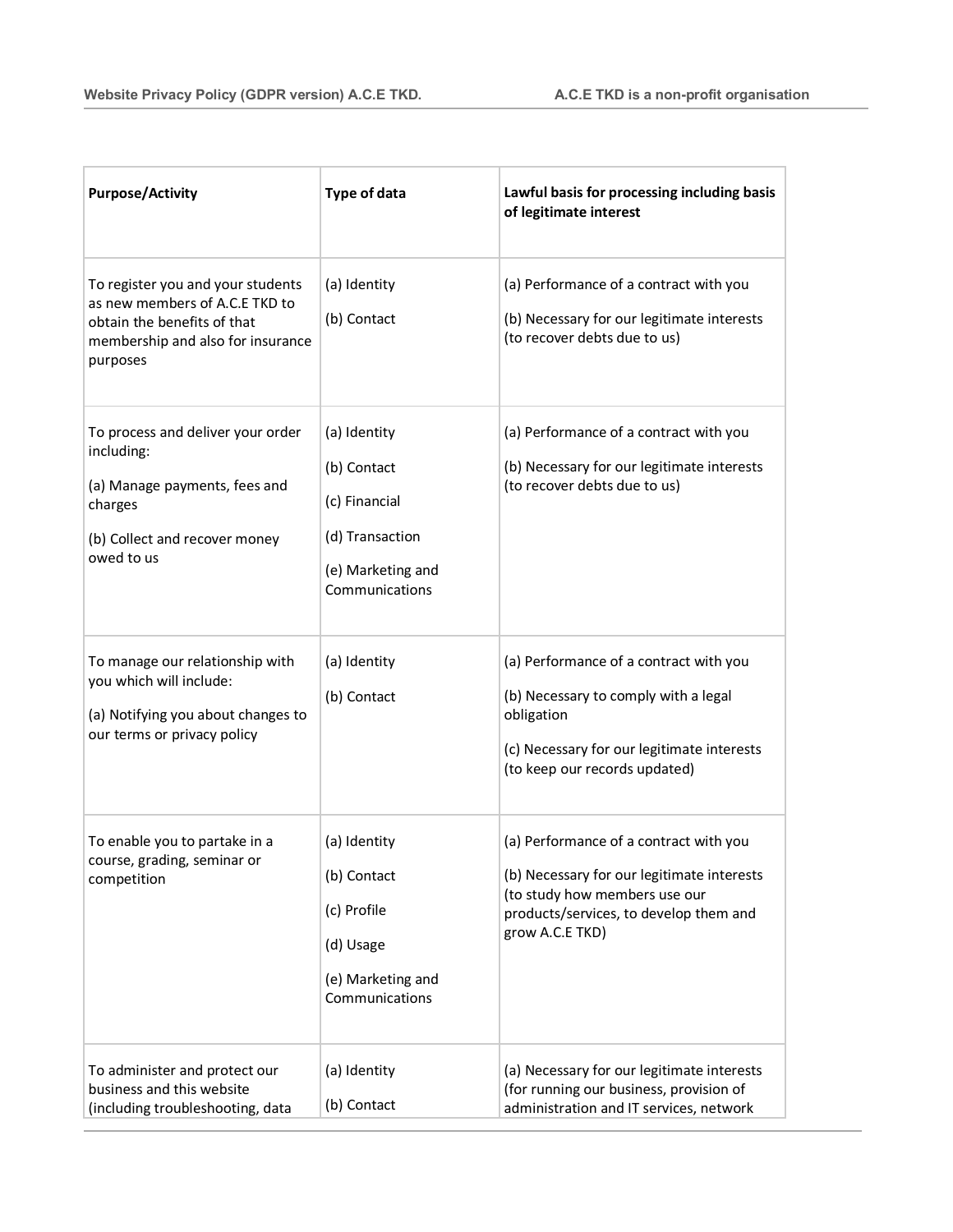| analysis, testing, system<br>maintenance, support, reporting<br>and hosting of data)                                      | (c) Technical                                                                                                   | security, to prevent fraud and in the<br>context of a business reorganisation or<br>group restructuring exercise)<br>(b) Necessary to comply with a legal<br>obligation                                                 |
|---------------------------------------------------------------------------------------------------------------------------|-----------------------------------------------------------------------------------------------------------------|-------------------------------------------------------------------------------------------------------------------------------------------------------------------------------------------------------------------------|
| To deliver relevant website content                                                                                       | (a) Identity<br>(b) Contact<br>(c) Profile<br>(d) Usage<br>(e) Marketing and<br>Communications<br>(f) Technical | Necessary for our legitimate interests (to<br>study how members use our<br>products/services, to develop them, to<br>grow A.C.E TKD and to inform our<br>marketing strategy)                                            |
| To use data analytics to improve<br>our website, products/services,<br>marketing, member relationships<br>and experiences | (a) Technical<br>(b) Usage                                                                                      | Necessary for our legitimate interests (to<br>define types of customers for our products<br>and services, to keep our website updated<br>and relevant, to develop our business and<br>to inform our marketing strategy) |
| To make suggestions and<br>recommendations to you about<br>goods or services that may be of<br>interest to you            | (a) Identity<br>(b) Contact<br>(c) Technical<br>(d) Usage<br>(e) Profile                                        | Necessary for our legitimate interests (to<br>develop our products/services and grow<br>our business)                                                                                                                   |

# **THIRD-PARTY MARKETING**

We will get your express opt-in consent before we share your personal data with any company outside of A.C.E TKD for marketing purposes.

# **OPTING OUT**

You can ask us or third parties to stop sending you marketing messages at any time by *Contacting us* at any time.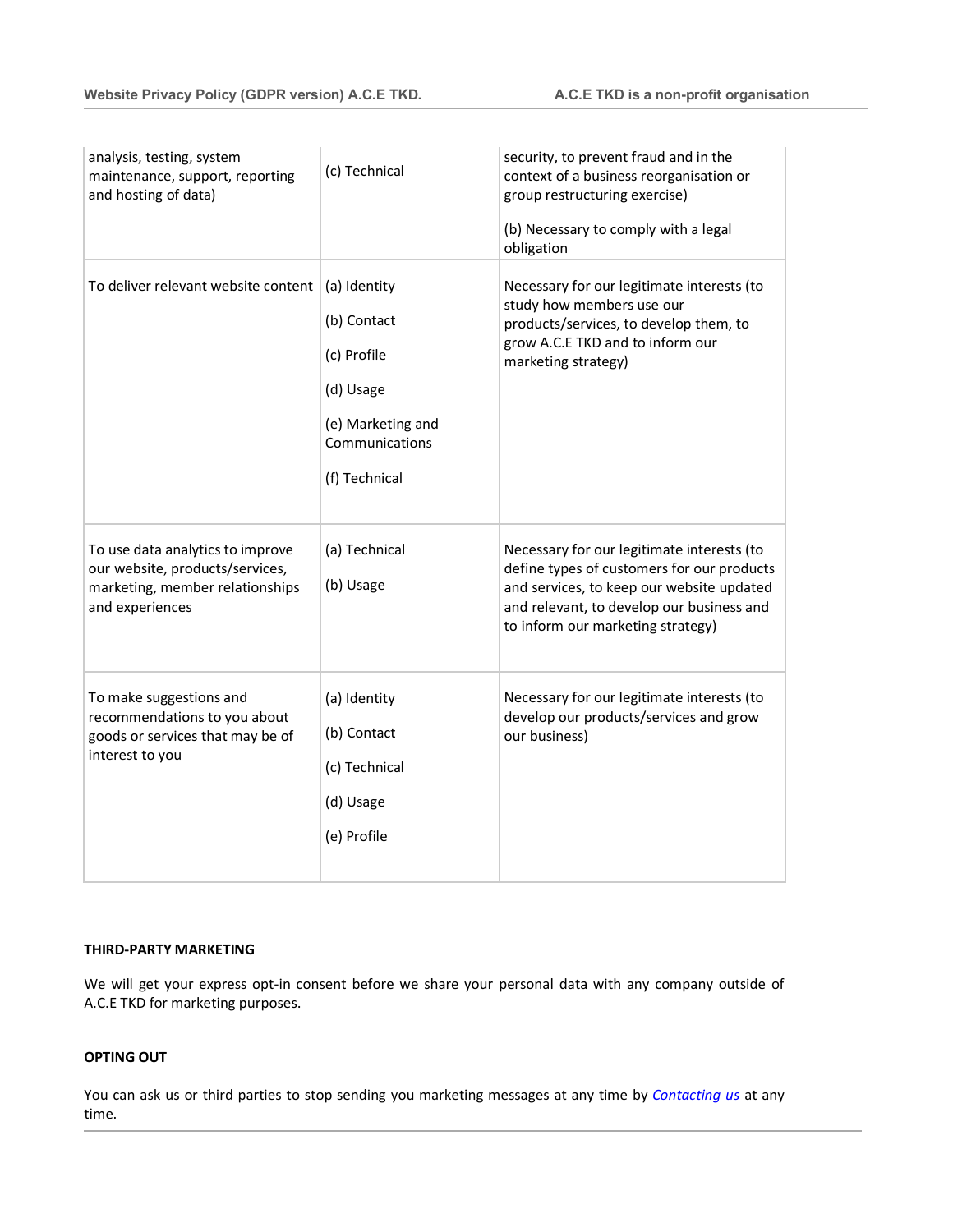### **CHANGE OF PURPOSE**

We will only use your personal data for the purposes for which we collected it, unless we reasonably consider that we need to use it for another reason and that reason is compatible with the original purpose. If you wish to get an explanation as to how the processing for the new purpose is compatible with the original purpose, please *Contact us*.

If we need to use your personal data for an unrelated purpose, we will notify you and we will explain the legal basis which allows us to do so.

Please note that we may process your personal data without your knowledge or consent, in compliance with the above rules, where this is required or permitted by law.

## **5. DISCLOSURES OF YOUR PERSONAL DATA**

We may have to share your personal data with the parties set out below for the purposes set out in the table in paragraph 4 above.

- Internal Third Parties as set out in the *Glossary*.
- External Third Parties as set out in the *Glossary*.
- Third parties to whom we may choose to sell, transfer, or merge parts of our business or our assets. Alternatively, we may seek to acquire other businesses or merge with them. If a change happens to our business, then the new owners may use your personal data in the same way as set out in this privacy notice.

We require all third parties to respect the security of your personal data and to treat it in accordance with the law. We do not allow our third-party service providers to use your personal data for their own purposes and only permit them to process your personal data for specified purposes and in accordance with our instructions.

#### **6. INTERNATIONAL TRANSFERS**

We do not transfer your personal data outside the European Economic Area (**EEA**).

### **7. DATA SECURITY**

We have put in place appropriate security measures to prevent your personal data from being accidentally lost, used or accessed in an unauthorised way, altered or disclosed. In addition, we limit access to your personal data to those employees, agents, contractors and other third parties who have a business need to know. They will only process your personal data on our instructions and they are subject to a duty of confidentiality.

We have put in place procedures to deal with any suspected personal data breach and will notify you and any applicable regulator of a breach where we are legally required to do so.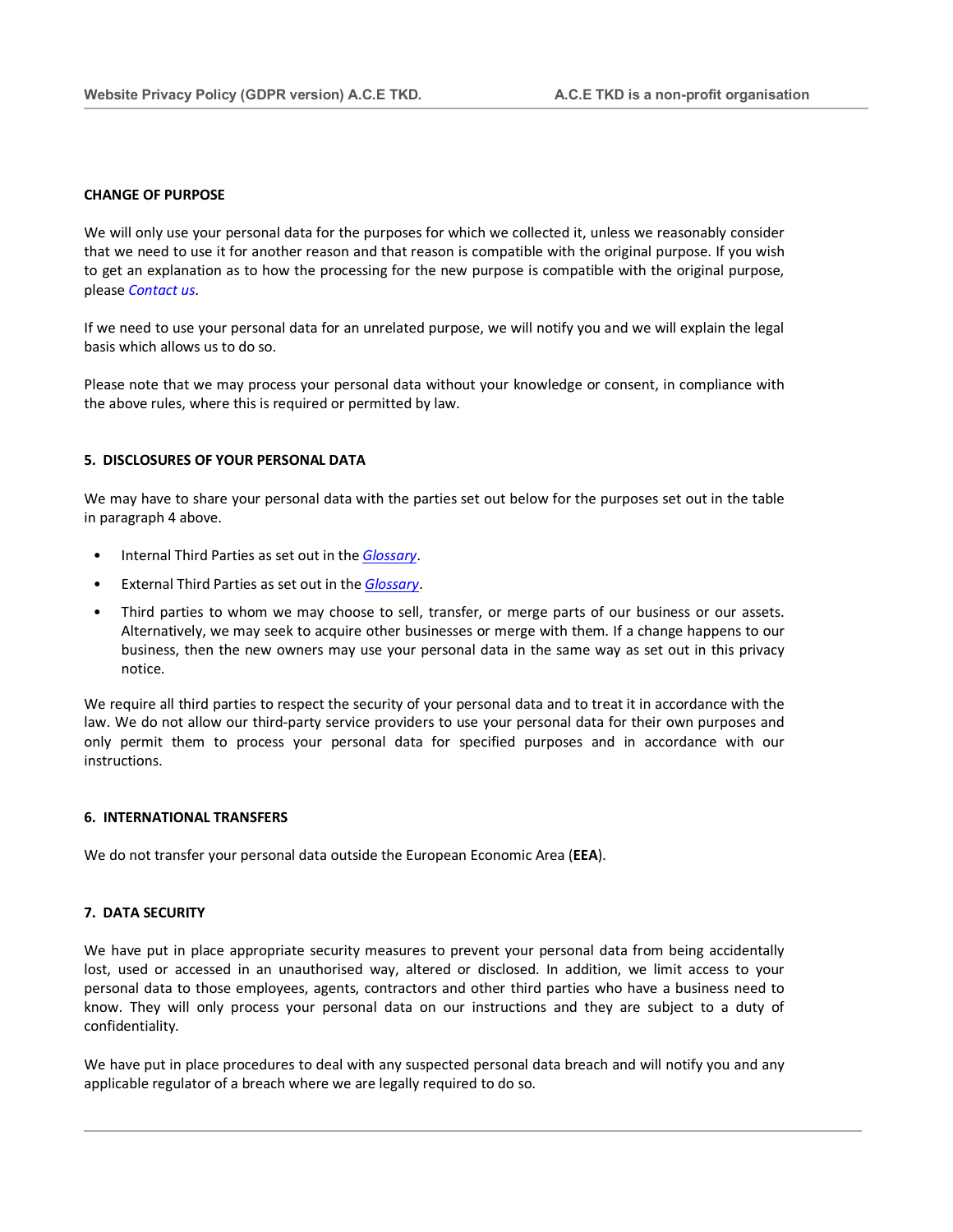### **8. DATA RETENTION**

### **HOW LONG WILL YOU USE MY PERSONAL DATA FOR?**

We will only retain your personal data for as long as necessary to fulfil the purposes we collected it for, including for the purposes of satisfying any legal, accounting, or reporting requirements.

To determine the appropriate retention period for personal data, we consider the amount, nature, and sensitivity of the personal data, the potential risk of harm from unauthorised use or disclosure of your personal data, the purposes for which we process your personal data and whether we can achieve those purposes through other means, and the applicable legal requirements.

By law we have to keep basic information about our customers (including Contact, Identity, Financial and Transaction Data) for seven years after they cease being members for tax and insurance purposes.

In some circumstances you can ask us to delete your data: see *Request erasure* below for further information.

In some circumstances we may anonymise your personal data (so that it can no longer be associated with you) for research or statistical purposes in which case we may use this information indefinitely without further notice to you.

#### **9. YOUR LEGAL RIGHTS**

Under certain circumstances, you have rights under data protection laws in relation to your personal data to::

- *Request access to your personal data*.
- *Request correction of your personal data*.
- *Request erasure of your personal data*.
- *Object to processing of your personal data*.
- *Request restriction of processing your personal data*.
- *Request transfer of your personal data*.
- *Right to withdraw consent*.

If you wish to exercise any of the rights set out above, please *Contact us* .

#### **NO FEE USUALLY REQUIRED**

You will not have to pay a fee to access your personal data (or to exercise any of the other rights). However, we may charge a reasonable fee if your request is clearly unfounded, repetitive or excessive. Alternatively, we may refuse to comply with your request in these circumstances.

### **WHAT WE MAY NEED FROM YOU**

We may need to request specific information from you to help us confirm your identity and ensure your right to access your personal data (or to exercise any of your other rights). This is a security measure to ensure that personal data is not disclosed to any person who has no right to receive it. We may also contact you to ask you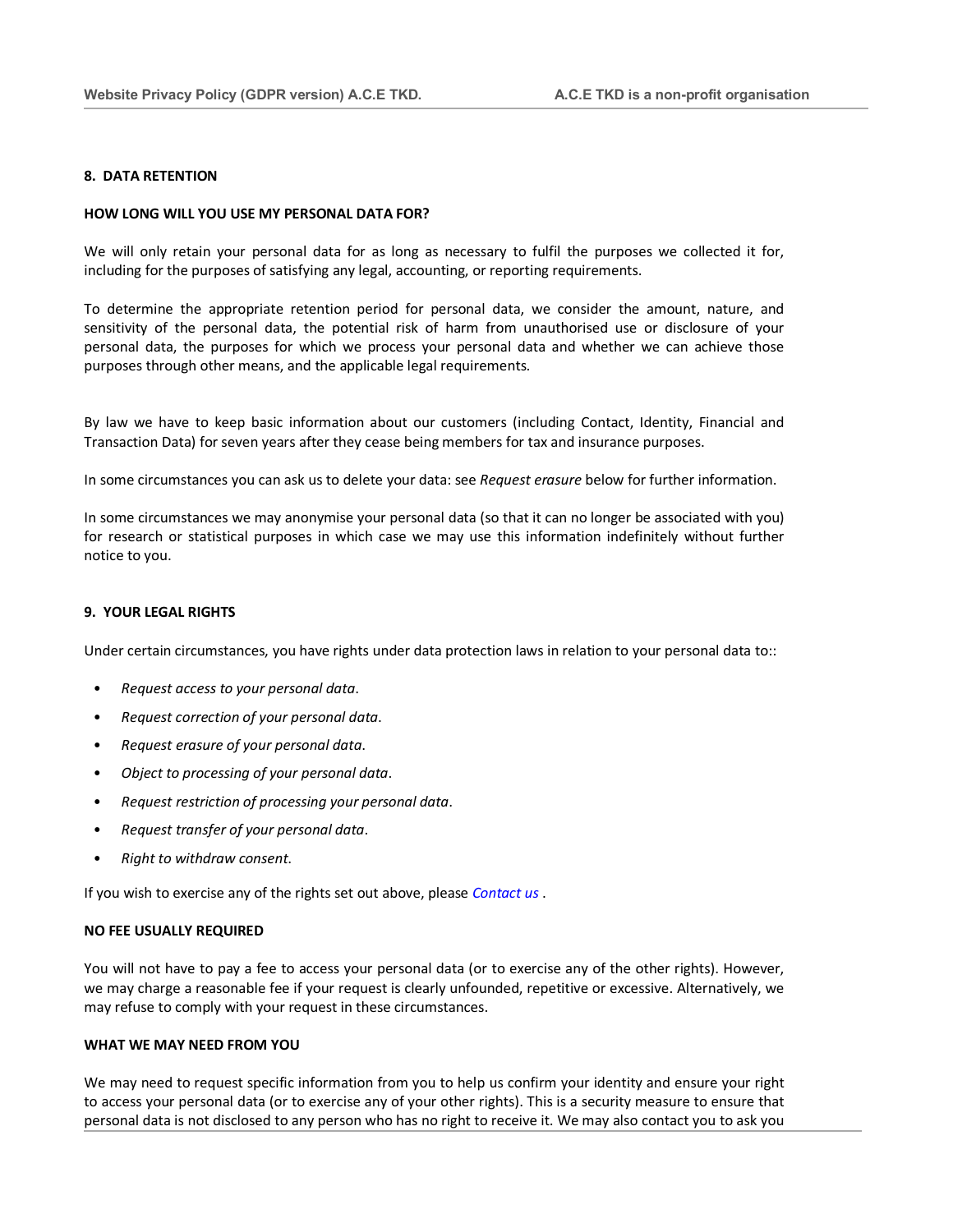for further information in relation to your request to speed up our response.

#### **TIME LIMIT TO RESPOND**

We try to respond to all legitimate requests within one month. Occasionally it may take us longer than a month if your request is particularly complex or you have made a number of requests. In this case, we will notify you and keep you updated.

# **10. GLOSSARY**

### **LAWFUL BASIS**

**Legitimate Interest** means the interest of our business in conducting and managing our business to enable us to give you the best service/product and the best and most secure experience. We make sure we consider and balance any potential impact on you (both positive and negative) and your rights before we process your personal data for our legitimate interests. We do not use your personal data for activities where our interests are overridden by the impact on you (unless we have your consent or are otherwise required or permitted to by law). You can obtain further information about how we assess our legitimate interests against any potential impact on you in respect of specific activities by *Contacting us*

**Performance of Contract** means processing your data where it is necessary for the performance of a contract to which you are a party or to take steps at your request before entering into such a contract.

**Comply with a legal or regulatory obligation** means processing your personal data where it is necessary for compliance with a legal or regulatory obligation that we are subject to.

## **THIRD PARTIES**

#### **INTERNAL THIRD PARTIES**

Other A.C.E registered Schools and School owners acting as joint controllers or processors and who are based in the U.K and provide Taekwon-Do related activities.

#### **EXTERNAL THIRD PARTIES**

- Service providers acting as processors based in the U.K who provide IT and system administration services.
- Professional advisers acting as processors or joint controllers including lawyers, bankers, auditors and insurers based in the U.K who provide consultancy, banking, legal, insurance and accounting services.
- HM Revenue & Customs, regulators and other authorities acting as processors or joint controllers based in the United Kingdom who require reporting of processing activities in certain circumstances.

#### **SPECIFIC EXTERNAL THIRD PARTIES**

Name - Spectrum Graphics Ltd.

Purpose - Colour Belt and Black Belt Certificates

Contact - info@spectrumgraphics.com +44 (0) 20 8306 8960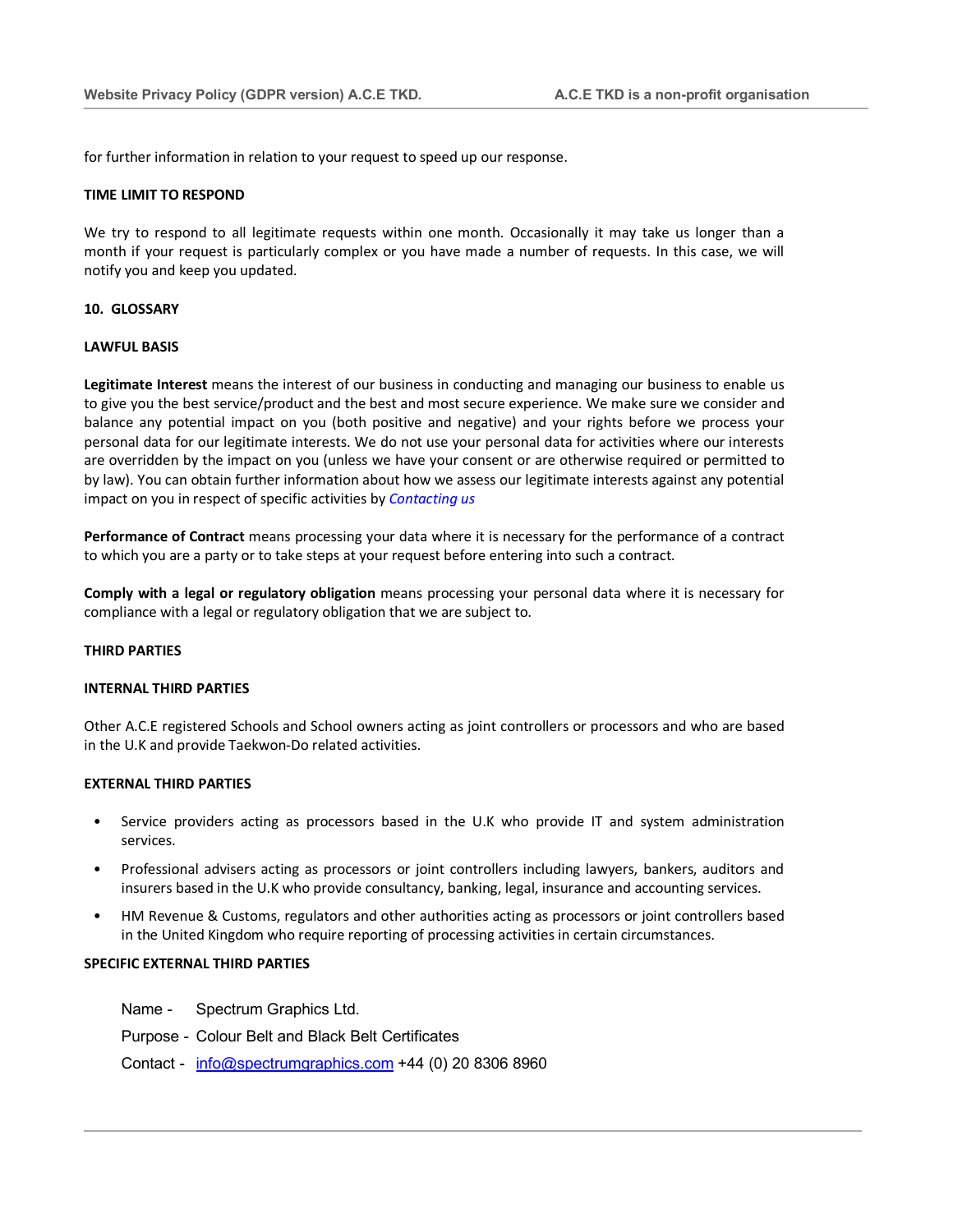Name - Sportique Ltd.

Purpose - Personalised Black belts and clothing

Contact - http://sportique.co.uk +44 (0) 1827 713211

Name - Global Sports Europe Ltd.

Purpose - Personalised Doboks and clothing.

Contact - First Floor, Unit 7A, 66 Friday Street, Leicester LE1 3BW Phone: +44 (0)1162624287 E-mail: sales@globalsports.co.uk

Name - EastQuayIT Ltd.

Purpose - Website Hosting.

Contact - Newcastle Office: Unit 3 Maling Court, Union Street, Newcastle Upon Tyne, NE2 1BP Leeds Office: Round Foundry Media Centre, Foundry Street, Leeds, LS11 5QP

Name – Host-it-International Solutions (Nuco Technologies Ltd.)

Purpose – WebShop Hosting.

Contact - Unit 1 Northampton Science Park, Moulton Park Industrial Estate, Northampton NN3 6LG

Support: +44 (0)1604 807 789/ +44 (0)1908 921 080

Name - MartialGuard I Towergate

Purpose - Insurance, Instructor and member insurance. Contact - Tel: 01926 439 511/439439. Pegasus Court, Olympus Avenue, Tachbrook Park, Warwick, CV34 6LW www.towergatewarwick.co.uk

Name - FGMR

Purpose - Black Belt promotions, courses and seminars.

Contact - info@fgmr.com

# **YOUR LEGAL RIGHTS**

You have the right to:

 **Request access** to your personal data (commonly known as a "data subject access request"). This enables you to receive a copy of the personal data we hold about you and to check that we are lawfully processing it.

 **Request correction** of the personal data that we hold about you. This enables you to have any incomplete or inaccurate data we hold about you corrected, though we may need to verify the accuracy of the new data you provide to us.

 **Request erasure** of your personal data. This enables you to ask us to delete or remove personal data where there is no good reason for us continuing to process it. You also have the right to ask us to delete or remove your personal data where you have successfully exercised your right to object to processing (see below), where we may have processed your information unlawfully or where we are required to erase your personal